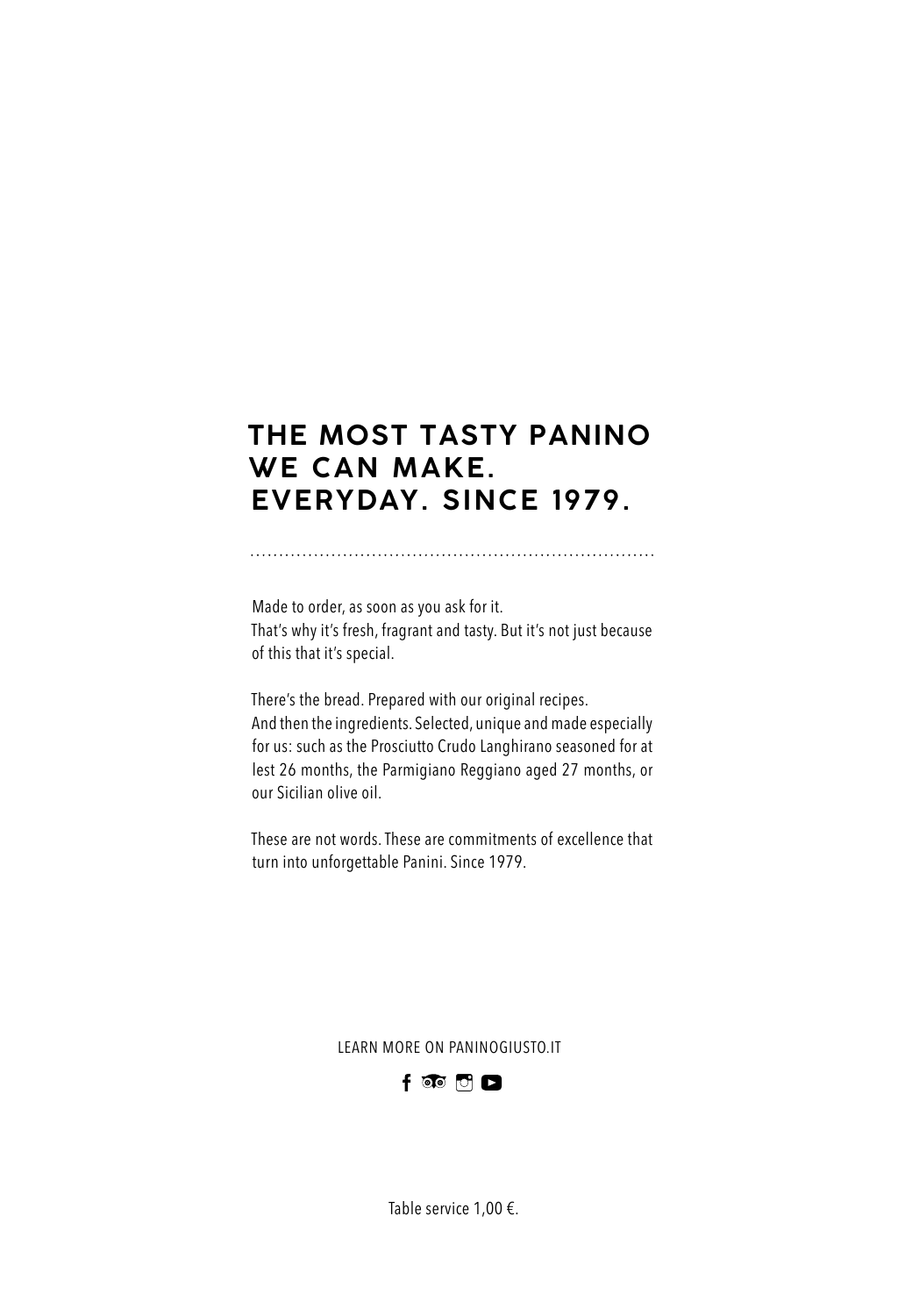*Panino Giusto has become known over the past 40 This is possible thanks to the constant research and themselves by their excellency and the research A union of innovation, tradition, flavour,* 

### **BREAD**

.

There are 7 types of bread that Panino Giusto uses for its panini, from the one made with organic flour to the one with mixed cereals, from the burnt wheat bread to the bread with venus rice flour. They are all kneaded with sourdough yeast, low-salt, and made following **exclusive Panino Giusto's recipes.**



# **OLIVE OIL**



Panino Giusto has selected for all of its products one of the best **Sicilian** olive oil, from **Frantoio Cutrera**: their centuries-old olive groves give to the oil an intense aroma and unique flavour, with classic notes of green tomatoes and Mediterranean herbs.

## **PARMIGIANO REGGIANO**

The historic **Caseificio Gennari** selects for Panino Giusto a Parmigiano Reggiano of **Disolabruna**, a parmesan made using only milk that hasn't been subjected to heat treatments and that doesn't contain any additives; besides being particularly rich from the point of nutritional view, the **27 month ageing** gives the parmesan an intense flavour which can be identified in many of Panino Giusto's creations.



*years for the high quality of its panini and dishes. selection of suppliers who have always distinguished they put into the choice of their raw ingredients. excellence and appreciation for the land.*

### **PROSCIUTTO CRUDO**

The prosciutto producer **Tanara Giancarlo in Langhirano**, based in the heart of the province of Parma, produces *Panino Giusto*-branded prosciutti which have been **aged for at least 26 months**, taken only from the leg of Italian pork, marked by the Consortium of Parma. The tenderness and the extraordinary balance which comes from the meat of these pigs helps to enhance the taste of the noblest of cured meats.



# **CHICKEN**



Panino Giusto only uses chicken supplied by producers who carry out **constant quality control** and who respect the well-being of the animals and the environment. **Italian** animals, reared using common sense, awareness and natural choices.

# **ROAST BEEF**

The original Panino Giusto recipe signifies that roast beef must be **cooked traditionally in an oven**; thanks to slow cooking methods, this meat of **Fassona Piemontese**, **one of the highest quality**, becomes even softer and more succulent.

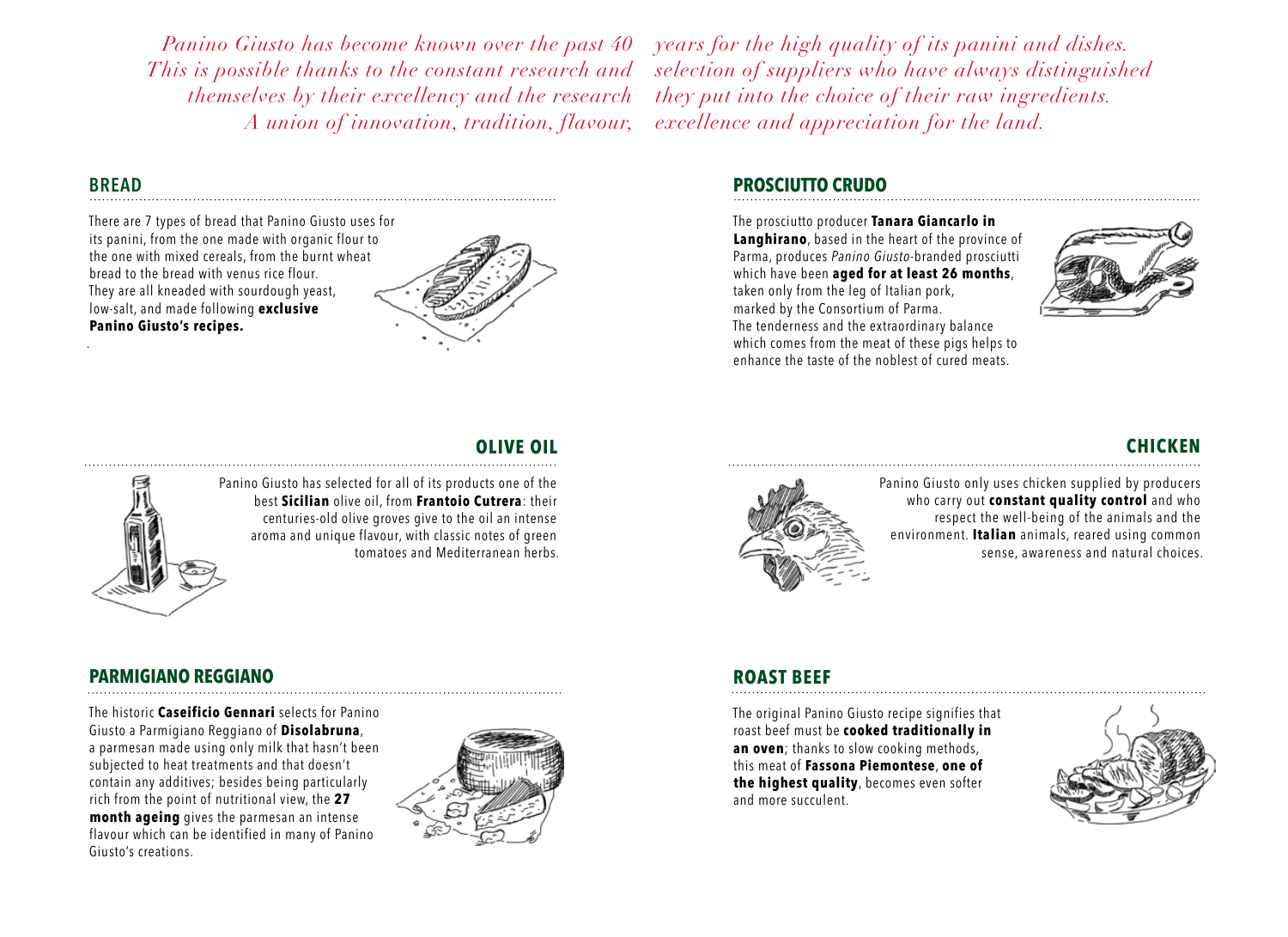

### **' � � � : I NOSTRI PANINI STORICI**

The favorites. The best of our tradition.

- **SAVOY** 6,50 Prague ham, mozzarella, tomato, rocket, extra-virgin olive oil *(1, 2, 11)*
- **DIPLOMATICO** 6,50 Prague ham, Edamer cheese, cocktail sauce *(1, 2, 3, 11, 12, 13, 14)*
- **ESTIVO** 6,50 Tomato, buffalo mozzarella, oregano, basil *(1, 2, 11)*
- **GIUSTO** 7,00 Prague ham, mozzarella, tomato, anchovy, mild mustard sauce *(1, 2, 5, 11, 13)*

**BAITA** 7,00 Multigrain bread, Speck from Trentino, brie, cocktail sauce *(1, 2, 3, 7, 8, 10, 11, 12, 13, 14)*

**K2** 7,00 Roast beef, tomato, mustard flavoured mayonnaise, extra-virgin olive oil *(1, 3, 11, 13, 14)*

**CARPACCIO** 7,00 Trentino seasoned beef, Parmigiano Reggiano, lemon zest, rocket, extra virgin olive oil *(1, 2, 11)*

**LUIS** 7,50 Parma ham, mozzarella, tomato, extra-virgin olive oil *(1, 2, 11)* GARIBALDINO 8,00 Bresaola from Valtellina, mozzarella, tomato, rocket, extra-virgin olive oil *(1, 2, 11)* **JOLLY** 8,00 Parma ham, brie, tomato, tartar sauce *(1, 2, 3, 11, 13, 14)* WASHINGTON 8,50

Parma ham, fresh cheese, tomato, black olives pâté *(1, 2, 11)*

**TARTUFO** 8,50 Parma ham, fresh buffalo cheese, tomato, rocket, Alba truffle olive oil *(1, 2, 11)*

**TOAST CLASSICO** 6,00 Cooked ham, Edamer cheese, Parmigiano Reggiano *(1, 2, 3, 7, 11)*  **TOAST DELLA CASA** 7,50

Cooked ham, Edamer cheese, tuna, tomato, tartar sauce *(1, 2, 3, 5, 7, 11, 13, 14)*

# **PANINI DEL SALUMIERE**

Only for these panini, choose the bread you prefer: our traditional bread made with organic flour or the bread with mixed cereals and fennel seeds.

| 4,50<br><b>SPECK</b>                          |  |
|-----------------------------------------------|--|
| High quality from Trentino, aged for 9 months |  |
| (1, 10, 11)                                   |  |

**PROSCIUTTO CRUDO 5,00** Aged 26 months in Langhirano (Parma) *(1, 11)*

| <b>PROSCIUTTO COTTO</b>                   | 4,50 |
|-------------------------------------------|------|
| Cooked ham or Prague ham, slightly smoked |      |
| (1, 11)                                   |      |

**BRESAOLA** 5,00

From Valtellina, with extra virgin olive oil *(1, 11)*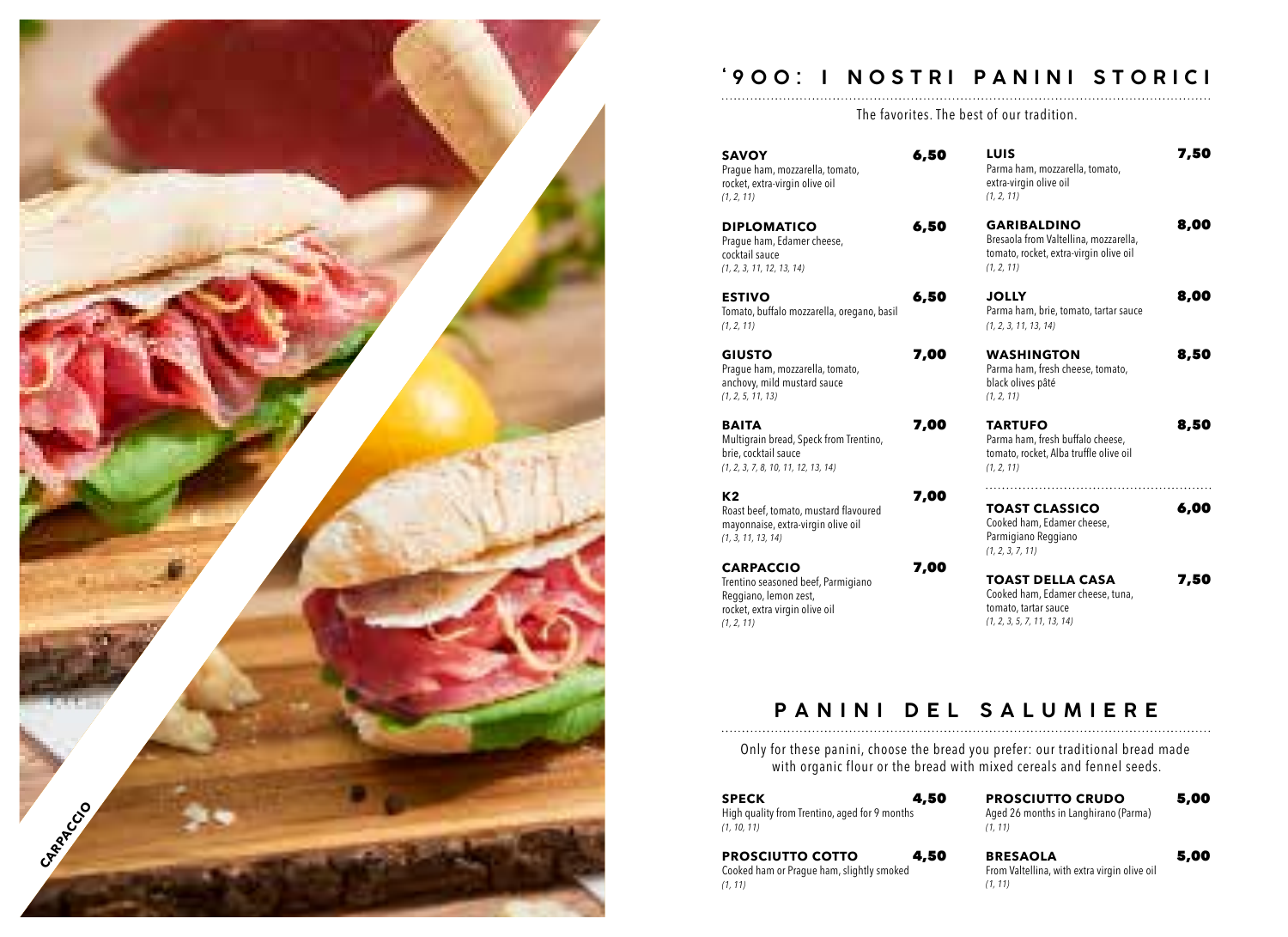

#### **MAESTRI**

The creations of our masters. The most amazing ones.

 $\mathbf{P}$ 

#### **INEDITO TRENTINO** 7,00

Trentino seasoned beef, cocoa nibs, artichoke cream, ORGANIC raisins, pepper, extra virgin olive oil *(1, 2, 7, 11, 12)*

#### **SICILIANO** 7,00

Multigrain bread, Cacio Ragusano, grilled courgettes, fresh cheese flavored with thyme and marjoram, basil pesto *(1, 2, 3, 7, 10, 11)*

#### **VEG-2** 7,00

Black cabbage and ORGANIC cashew nut pesto, grilled aubergines, ORGANIC hummus with chickpeas and curry, baked cherry tomatoes, extra-virgin olive oil *(1, 7, 8, 10, 11, 12, 13 )*

#### **MARINO** NEW 7,50

Multigrain bread, mackerel, hummus, dressed purple cabbage, yoghurt salsa, extra virgin olive oil, salt, lemon *(1, 2, 5, 6, 10, 11 )*

**PEGASO NEW 7,50** *created by Daniele Reponi* Turkey breast, crescenza cheese, grilled artichokes, extra virgin olive oil, lemon zest, pepper *(1, 2, 11)*

#### **INEDITO LOMBARDO 8,00** Bresaola from Valtellina, green apple,

fresh cheese, walnuts and ORGANIC raisins, extra-virgin olive oil, pepper *(1, 2, 7, 11)*

#### **AGRO** 9,00

Grilled chicken, pâté of Sicilian capers and olives, lemon zests, rocket, mayonnaise *(1, 3, 11, 13, 14)*

# **I NOSTRI PANINI STELLATI**

*Created by the starred Chef Claudio Sadler.*

#### **TRA I DUE** 9,00

Burnt wheat and sourdough bread, bresaola from Valtellina, stracciatella, fresh pumpkin Р flower, fresh cheese cream and taggiasca olives, extra-virgin olive oil *(1, 2, 11)*

Hen turkey brest, mayonnaise popped black venus rice

### **MADRAS** 9,00

flavored with Madras curry, lamb's lettuce, tomato, Sicilian toasted almonds, *(1, 3, 7, 8, 11, 13, 14)*

### **MILANO 2015** 9,00

Parma ham, flakes of balsamic vinegar of Modena, Parmigiano Reggiano cream, lettuce, rocket, artichokes patè, black pepper *(1, 2, 11)*

# **LIMITED EDITION**

A new starred panino, to be seized at once.

#### **PETELIA** NEW **9,50**

*created by the starred Chef Caterina Ceraudo*

Durum soft wheat bread from Mulinum, pork capocollo, citrus mustard, stracciatella,

Tropea onion marinated in raspberry vinegar, lemon citronette, salad *(1, 2, 14)*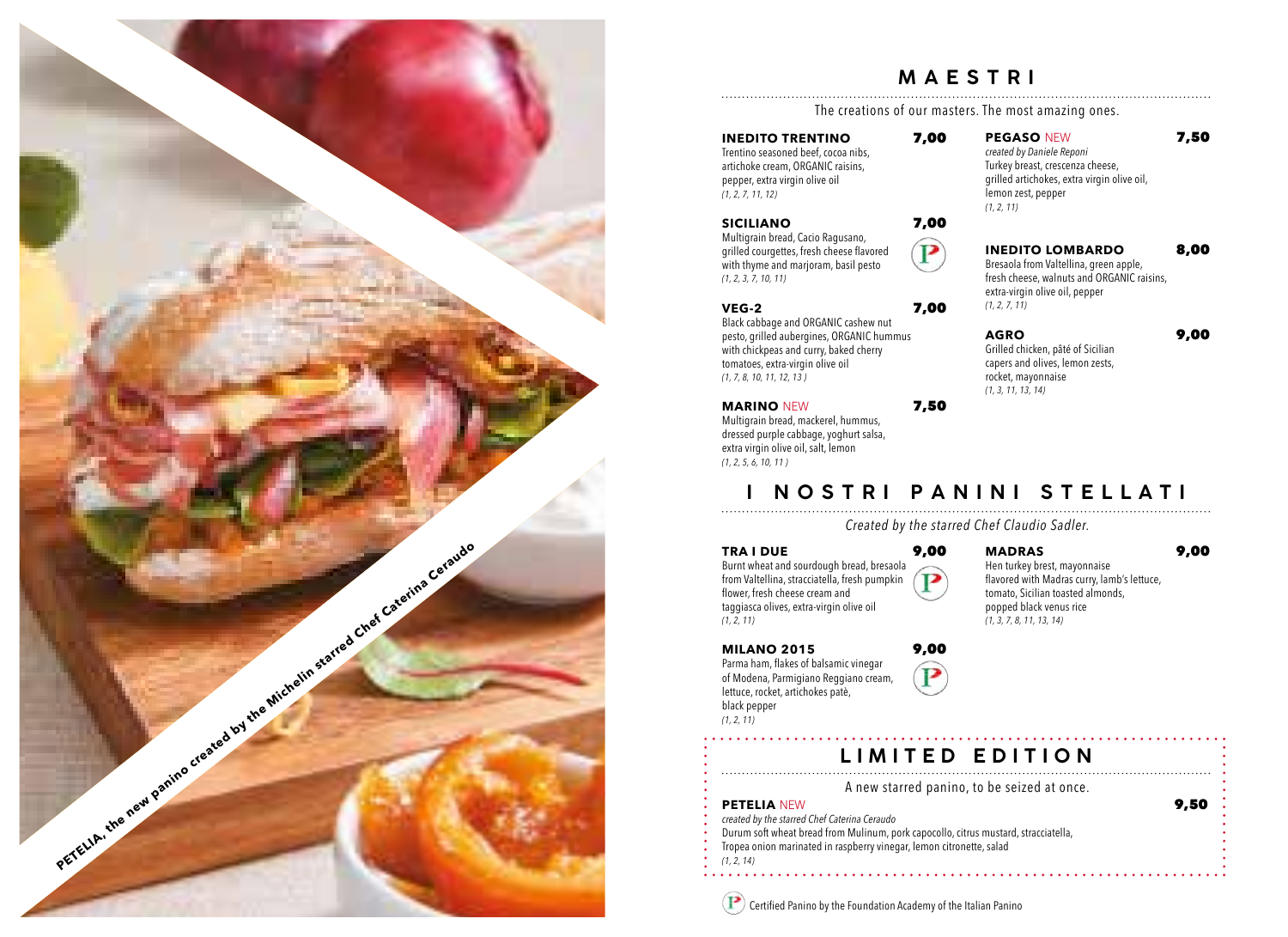

# **ESPLORAZIONI**

The richer panini, to satisfy those with more appetite.

|                                                                                                                                          | panino | panino with<br>side dish |                                                                                                                                          | panino | panino with<br>side dish |
|------------------------------------------------------------------------------------------------------------------------------------------|--------|--------------------------|------------------------------------------------------------------------------------------------------------------------------------------|--------|--------------------------|
| <b>ESAGERATO</b><br>Roast beef, tomato, iceberg salad,<br>crispy bacon, mayonnaise flavored<br>with strong mustard<br>(1, 3, 11, 13, 14) | 9,50   | 13,00                    | <b>NAPOLEONE NEW</b><br>100g of grilled Piedmont beef,<br>tomato, marinated courgette,<br>crispy onion, mayonnaise<br>(1, 2, 11, 13, 14) | 13,00  | 16,00                    |
| <b>INTENSO</b><br>Parma ham, stracciatella,                                                                                              | 10,50  | 14.00                    | <b>ARDENTE</b><br>100 ar. of arilled Piedmont meat.                                                                                      | 13,00  | 16,00                    |

**ARDENTE** 13,00 16,00 100 gr. of grilled Piedmont meat, aubergines, cherry tomatoes, fresh buffalo milk cheese, mayonnaise flavored with smoked paprika, aromatic herbs *(1, 2, 3, 11, 13, 14)*

Choose the side of your panino for a complete experience.

#### **PATATE AL FORNO** Roasted every morning with Cervia salt flavoured with aromatic herbs, following an exclusive Panino Giusto recipe

**CACIO BURGER** 12,50 16,00

**PATATINE FRITTE\*** Crunchier and tastier than before! *(3, 8, 10, 12, 13, 14)*

anchovy paté, cherry tomatoes

Beef burger, Auricchio provolone, crispy bacon,iceberg salad, tomato, Panino Giusto BBQ sauce

*(1, 2, 3, 8, 10, 12, 13, 14)*

*(1, 2, 5, 11)*

**CAPRICCIO DI POMODORI** NEW

Yellow tomatoes, camone tomatoes, oven baked tomatoes, capers, basil, oregano, thyme, extra virgin olive oil

**ZUCCHINE MARINATE** NEW Marinated zucchini with thyme, lemon and extra virgin olive oil



Bread made with venus rice flour, Bresaola Sbagliata from Panzeri marinated with Campari and chilli, fresh cream cheese, green olive and gherkin tapenade, Salva Cremasco cheese, orange zest *(1, 2, 3, 11, 13, 14)*

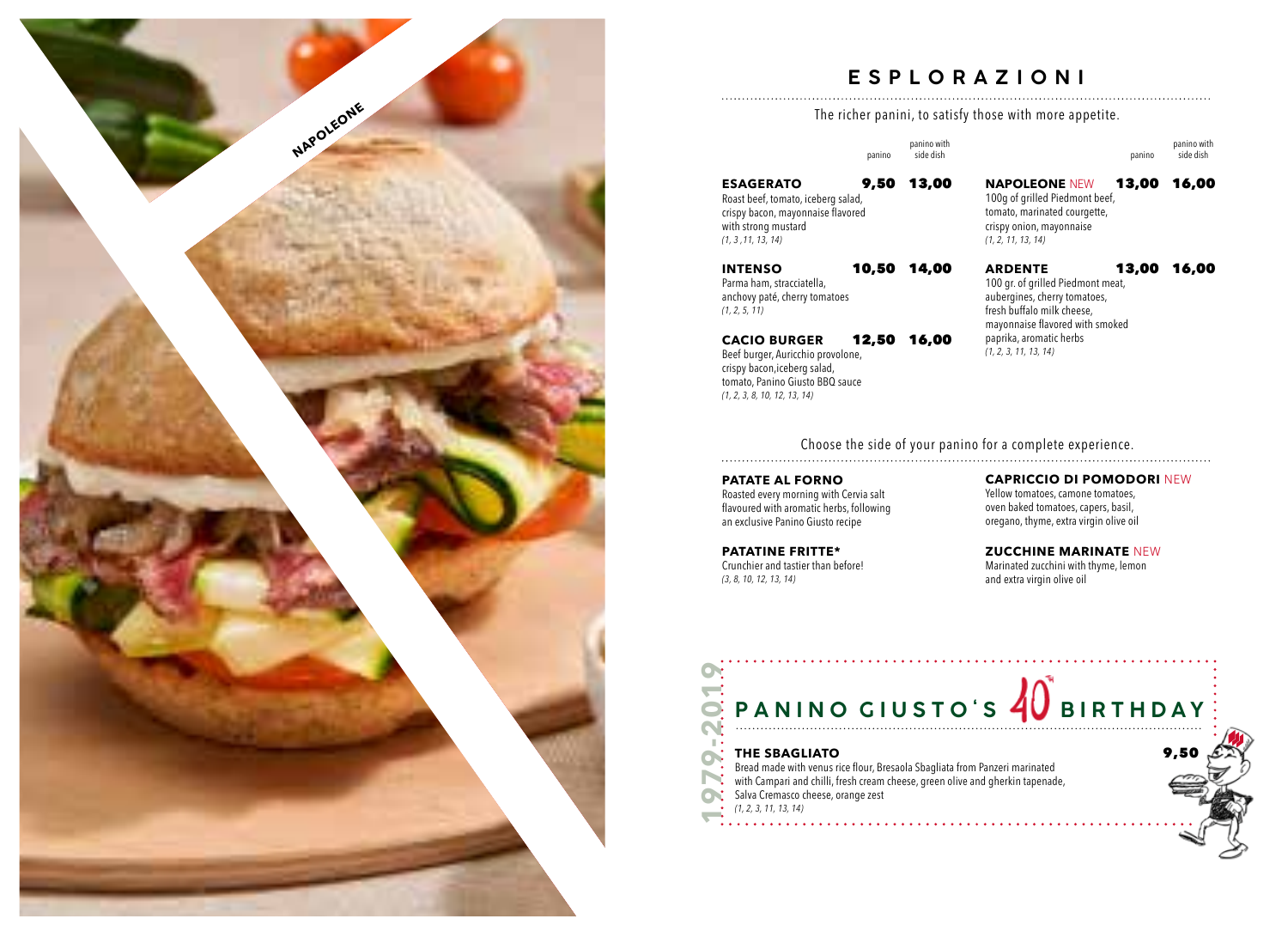## **P L A T E D**

# Salads

**FAVIGNANA** 10,00 Mixed leaves, cherry tomatoes, grilled aubergines and courgettes, shavings of Parmigiano Reggiano, tartar sauce *(2, 3, 7, 13, 14)* **SORRENTO** 11,00 Mixed leaves, cherry tomatoes, tuna, mozzarella knots, ORGANIC hard-boiled egg

*(2, 3, 5)*

**AMALFI NEW 12,00** Mixed salad leaves, buffalo mozzarella, marinated courgette, inventive tomatoes, oregano *(2)* **IMPERIALE** 13,00 Mixed leaves, grilled chicken breast,

#### crispy bacon, croutons, shavings of Parmigiano Reggiano *(1, 2, 13, 14)*

Cold dishes

| FATTORIA<br>Hen turkey breast, mixed leaves,<br>cherry tomatoes, thinly sliced fennels,<br>tuna sauce<br>(3, 5, 13, 14) | 10,50 | <b>YORK</b><br>Roast beef, oven roasted potatoes,<br>tartar sauce<br>(3, 13, 14)                  | 13,00 |
|-------------------------------------------------------------------------------------------------------------------------|-------|---------------------------------------------------------------------------------------------------|-------|
| VALTELLINA<br>Bresaola from Valtellina,<br>Parmigiano Reggiano, lamb lettuce<br>(2)                                     | 12,00 | <b>SOLEADO</b><br>Parma ham, baked cherry tomatoes,<br>mozzarella knots, fresh basil<br>(2)       | 13,50 |
| <b>ESSENZIALE NEW</b><br>Parma ham, melon, spinach leaves                                                               | 12,50 | <b>CAPRESE 2.0 NEW</b><br>Buffalo mozzarella, inventive tomatoes,<br>spinach leaves, basil<br>(2) | 13,50 |
|                                                                                                                         |       | Hot dishes                                                                                        |       |

**DELY** 14,00 Grilled chicken breast, grilled courgettes and aubergines, mini artichokes in oil *(14)*

#### **BOSTON** 14,00

Grilled chicken breast, crispy bacon, french fries\*, mild mustard *(8, 13, 14)*

**CARLO MAGNO** NEW 19,00 200g of grilled Piedmont beef, Italian roast potatoes, tomato salad, marinated courgette, BBQ sauce *(12, 13, 14 )*

# **STUZZICAMI**

The world beyond the Panino. The perfect taste while you wait.

Crunchier and tastier than before!

an exclusive Panino Giusto recipe

Grilled courgettes and aubergines,

thinly sliced carrots, fresh basil, extra-virgin olive oil

**DI POMODORI** NEW

**MARINATE** NEW Marinated zucchini with thyme, lemon and extra virgin olive oil

*(14)*

*(3, 8, 10, 12, 13, 14)*

**PATATINE FRITTE\*** 4.00 PATATE AL FORNO 4.00 Roasted every morning with Cervia salt flavoured with aromatic herbs, following **FANTASIA DELL'ORTO 4,50** mini artichokes in oil, cherry tomatoes, **CAPRICCIO** 4,50 Yellow tomatoes, camone tomatoes, oven baked tomatoes, capers, basil, oregano, thyme, extra virgin olive oil **ZUCCHINE** 4,50 **INSALATINA DI CAVOLO 4.50 CAPPUCCIO** NEW Marinated spring cabbage, thinly sliced carrots, cherry tomatoes, yoghurt cream with spring onions *(2)* **ASSAGGIO DI PARMA 4,50 E STRACCIATELLA** Parma ham, stracciatella served with warm bread *(1, 2, 11)* **ASSAGGIO DI BRESAOLA** 4,50 **E ROBIOLINA** Bresaola from Valtellina, robiolina, lemon zests, served with warm bread *(1, 2, 11)* **MILANESE** 4,50 **PRÊT-À-PORTER\*** *Created by starred Chef Claudio Sadler* Filo pastry rolls filled with creamy Milanese risotto *(1, 2, 8, 11, 12, 14)*

# **TAGLIERI**

#### **TAGLIERE GIUSTO** 13,00 "Tartufo" canapè (Parma ham, fresh bufala cheese, truffle olive oil), "Giusto" canapè (Prague ham, mozzarella, mustard, anchovy), "Madras" canapè (turkey, Madras curry mayonnaise, almonds, popped black venus rice), canapè with fresh cheese and cherry tomatoes, Prague ham *(1, 2, 3, 5, 7, 8, 11, 13, 14) (1, 2, 7, 11)*

#### **TAGLIERE VEGETARIANO** 13,00

Grilled aubergine with stracciatella, grilled courgette with taggiasca olives cream, bread canapes with fresh cheese and cherry tomatoes, Cacio Ragusano with raisins and zibibbo elixir, fresh bufala cheese, Parmigiano Reggiano and walnuts, breadsticks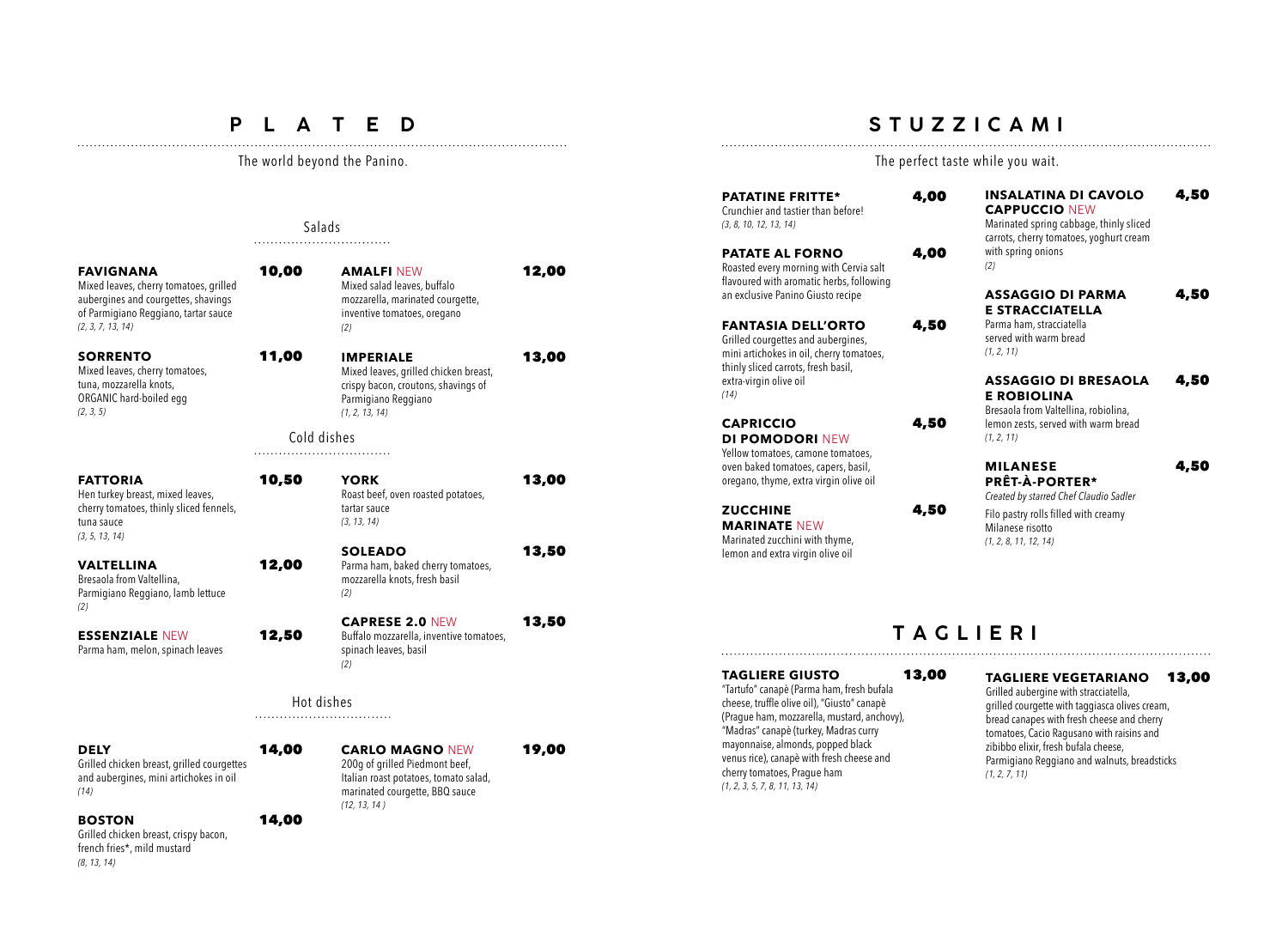

# **DESSERT**

Our recipes. Your sweetness.

| <b>5 BOCCONCINI DAI DAI</b><br>Bite-sized artisan ice cream covered                     | 5,00 | <b>SORBET</b>                                                                                       | 5,00 |
|-----------------------------------------------------------------------------------------|------|-----------------------------------------------------------------------------------------------------|------|
| by fine dark chocolate<br>(1, 2, 3, 7, 11)                                              |      | <b>MATTONELLA DAI DAI</b><br>Tiled fiordilatte ice cream with<br>tuscan pine nuts served with honey | 5,00 |
| <b>OUR TIRAMISÙ</b><br>Panino Giusto's traditional receipe<br>(1, 2, 3, 7, 8, 10, 11)   | 5,00 | and bitter cocoa<br>(1, 2, 3, 7, 11)                                                                |      |
|                                                                                         |      | <b>FRUIT SALAD</b>                                                                                  | 5,00 |
| <b>APPLE CAKE*</b><br>Our classic apple cake, fruity and fragrant                       | 5,00 | Seasonal fresh fruit                                                                                |      |
| (1, 2, 3, 7, 11, 14)                                                                    |      | <b>FRUIT SALAD</b>                                                                                  | 6,00 |
|                                                                                         |      | <b>WITH SORBET</b>                                                                                  |      |
| <b>CITRUS CURD TART* NEW</b><br>With mild lemon cream and citrus cream<br>(1, 2, 3, 11) | 5,00 | Seasonal fresh fruit and sorbet                                                                     |      |

**CHEESE CAKE\*** NEW 5,00 Creamy and delicious, with seasonal fresh fruit *(1, 2, 3)*

 $\ddot{\cdot}$ 

| <b>MOUSSE AL FIOR DI LATTE NEW</b> | 3,50 |
|------------------------------------|------|
| - Plain                            |      |
| - With fresh strawberries          |      |
| - With salted candied almonds      |      |
| (2, 3, 7, 8, 11)                   |      |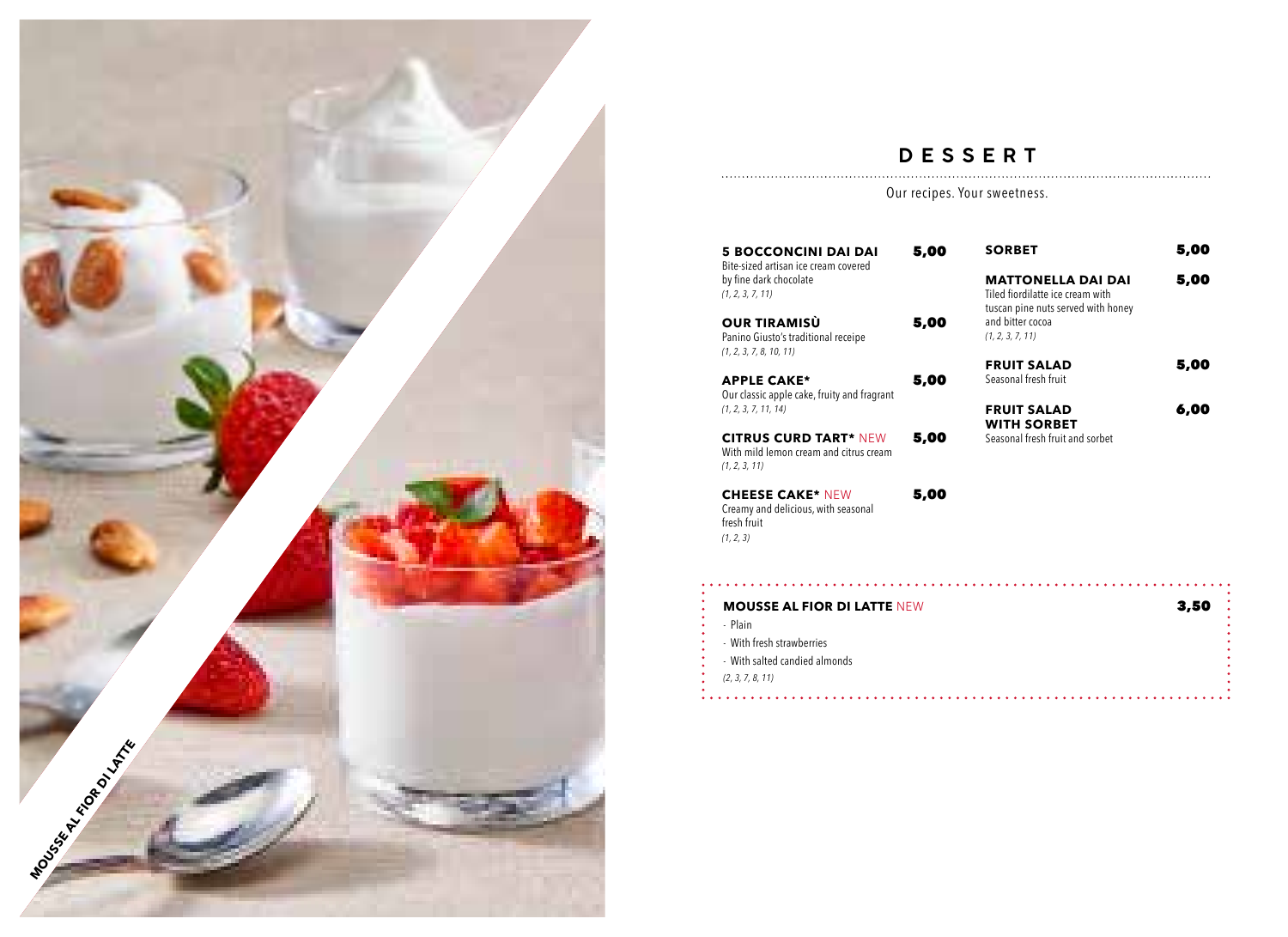# **W I N E S**

|                                                                                                                |                     | Sparkling                  |                                                                                                           |                     |                 |
|----------------------------------------------------------------------------------------------------------------|---------------------|----------------------------|-----------------------------------------------------------------------------------------------------------|---------------------|-----------------|
| <b>PROSECCO DI</b><br><b>VALDOBBIADENE</b><br><b>EXTRA DRY</b><br>AZIENDA AGRICOLA BISOL - 11,50° VOL.<br>(14) | Glass 15 cl<br>5,00 | Bottle<br>24,00            | <b>FRANCIACORTA</b><br><b>FRANCESCO I</b><br><b>BRUT</b><br>AZIENDA AGRICOLA UBERTI - 13,00° VOL.<br>(14) | Glass 15 cl<br>7,00 | Bottle<br>33,00 |
|                                                                                                                |                     | White wines and rose wines |                                                                                                           |                     |                 |
| <b>PECORINO DELLE</b><br><b>MARCHE 2018</b><br>UMANI RONCHI - 12.5° VOL.<br>(14)                               |                     | 4,80 22,00                 | <b>SAUVIGNON</b><br><b>FRIULANO 2018</b><br>PIER PAOLO PECORARI - 12.5° VOL.<br>(14)                      | 6,00                | 30,00           |
| <b>REGALEALI</b><br><b>LE ROSE</b><br>NERELLO MASCALESE - 12% VOL.<br>(14)                                     |                     | 4,80 22,00                 | <b>GRILLO MOZIA</b><br>2018<br>CONTI TASCA D'ALMERITA - 13,5° VOL.<br>(14)                                |                     | 6,00 30,00      |
| GEWÜRZTRAMINER 6,00 30,00<br><b>ALTO ADIGE 2018</b><br>HÖFSTATTER - 14° VOL.<br>(14)                           |                     |                            |                                                                                                           |                     |                 |
|                                                                                                                |                     | Red wines                  |                                                                                                           |                     |                 |
| <b>SENSAZIONI</b><br>DI UVA DOLCETTO<br><b>BIO 2018</b><br>FATTORIA CABANON - 14° VOL.<br>(14)                 |                     | 5,00 22,00                 | <b>ROSSO</b><br><b>DI MONTALCINO</b><br><b>BIO 2017</b><br>COLD'ORCIA - 14° VOL.<br>(14)                  |                     | 5,50 28,00      |
| <b>CUORE DI VINO</b><br><b>BOTTE 18 BIO 2017</b><br>FATTORIA CABANON - 13.5° VOL.<br>(14)                      | 6,00                | 30,00                      | <b>PINOT NERO</b><br><b>ALTO ADIGE 2018</b><br>HOFSTÄTTER - 13° VOL.<br>(14)                              |                     | 6,00 30,00      |
|                                                                                                                |                     |                            | The year can change according to the availability of the wine cellar.                                     |                     |                 |

## **B E E R S**

| Draft beers (1)                           | 20 CL | 40 CL |
|-------------------------------------------|-------|-------|
| <b>MORETTI BAFFO D'ORO (4,8° VOL.)</b>    | 4,20  | 5,70  |
| <b>MORETTI LA ROSSA (7,2° VOL.)</b>       |       |       |
| Bottled beers (1)                         |       |       |
| <b>HEINEKEN</b> 4,8° VOL. - 33 CL.        |       | 4,50  |
| Craft beers (1)                           |       |       |
| <b>VIAEMILIA</b> 5.0° VOL. - 33 CL.       |       | 6,00  |
| <b>FREERIDE</b> $5.0^\circ$ VOL. - 33 CL. |       | 6,00  |
| <b>EXTRAOMNES TRIPEL 4,4° VOL - 33 CL</b> |       | 6,00  |
| <b>EXTRAOMNES BLOND 8.6° VOL - 33 CL</b>  |       | 6,00  |
| <b>IMPERIAL ZEST 9.0° VOL - 33 CL</b>     |       | 6,00  |

# **SOFT DRINKS**

| 2,20<br><b>WATER PANNA</b><br><b>WATER SAN PELLEGRINO</b><br>45 CL                                                                                               | <b>FRUIT JUICE</b><br>APPLE, PEAR, APRICOT, PINEAPPLE                                | 3,00 |
|------------------------------------------------------------------------------------------------------------------------------------------------------------------|--------------------------------------------------------------------------------------|------|
|                                                                                                                                                                  | 20 CL                                                                                |      |
| 3,00<br><b>BIBITE GASSATE</b><br>COCA-COLA, COCA-COLA ZERO,<br>FANTA, SPRITE 33 CL<br>LIMONATA, ARANCIATA,<br>ARANCIATA AMARA, CHINOTTO<br>SAN PELLEGRINO, 25 CL | <b>ICE TEA</b><br>LEMON AND ORANGE BLOSSOM,<br>RASPBERRY AND BASIL<br>HONEST, 33 CL. | 3,50 |
| SOUEEZED JUICES                                                                                                                                                  |                                                                                      |      |
| Made to order.                                                                                                                                                   |                                                                                      |      |
| <b>ABCE</b> (ORANGE, CARROT, FENNEL, LEMON)                                                                                                                      | <b>ENERGY</b> (APPLE, PINEAPPLE, CARROT)                                             | 4,80 |
| <b>GINGER</b> (APPLE, CARROT, ROCKET SALAD, GINGER)                                                                                                              | <b>ARANCIA</b> (ORANGE, LEMON)                                                       |      |
| <b>JUICE OF THE MONTH</b>                                                                                                                                        |                                                                                      |      |

### **COFFEE AND TEA**

| <b>CAFFÈ ESPRESSO</b><br>LAVAZZA, QUALITÀ TIERRA                                              | 1,50 | <b>TEA AND INFUSION</b>                                                                        | 3,50 |
|-----------------------------------------------------------------------------------------------|------|------------------------------------------------------------------------------------------------|------|
| <b>CAFFÈ AMERICANO</b>                                                                        | 1,80 | <b>CAFFÈ VIENNESE</b><br>COFFEE, WHIPPED CREAM, COCOA                                          | 2,50 |
| <b>CAPPUCCINO</b><br>(2)                                                                      | 1,80 | (2)<br><b>CAFFÈ PADOVANO</b>                                                                   | 2,50 |
| <b>CAFFÈ MAROCCHINO</b><br>(2)                                                                | 2,00 | COFFEE, WHIPPED CREAM,<br>WHITE MINT CREAM<br>(2)                                              |      |
| <b>CAFFÈ GIUSTO</b><br>SERVED WITH BOCCONCINO DI<br><b>GELATO DAI DAI</b><br>(1, 2, 3, 7, 11) | 2,50 | <b>CAFFÈ NOCCIOLINO</b><br>COFFEE, HAZELNUT CREAM,<br><b>WHIPPED CREAM</b><br>(2, 3, 7, 8, 11) | 2,50 |

#### **SPIRITS**

| <b>BRAULIO, MONTENEGRO</b>   | 4.00 | <b>GRAPPE CABANON,</b>       | 6.00 |
|------------------------------|------|------------------------------|------|
| <b>FERNET BRANCA, AMAROT</b> |      | <b>DISTILLERIA CAPOVILLA</b> |      |
| LIMONCELLO DI VILLA          |      |                              |      |
| <b>MASSA, SAMBUCA</b>        |      |                              |      |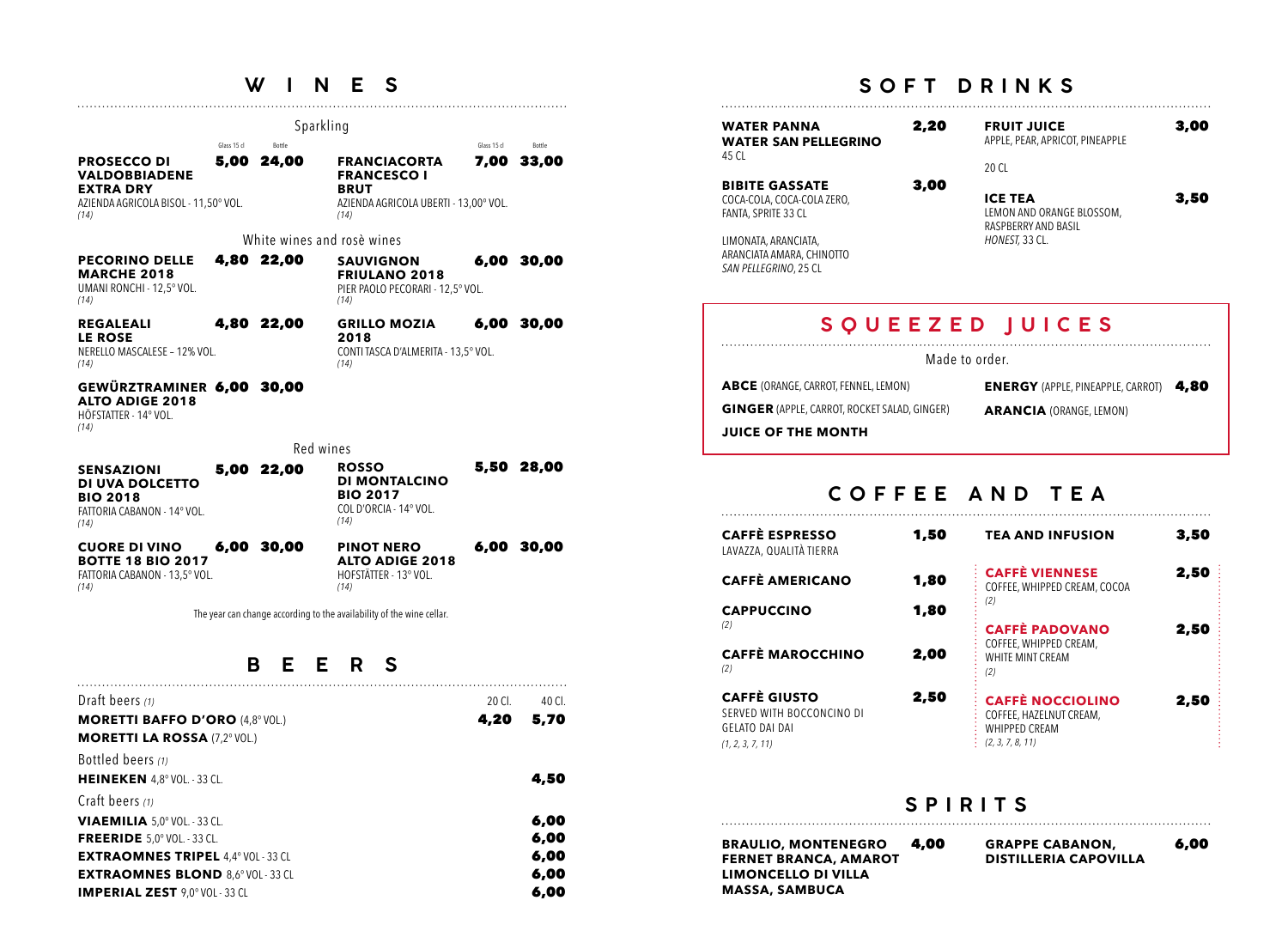



Mini Menù

Check out our offer for children.



For this mini menu, table service is included.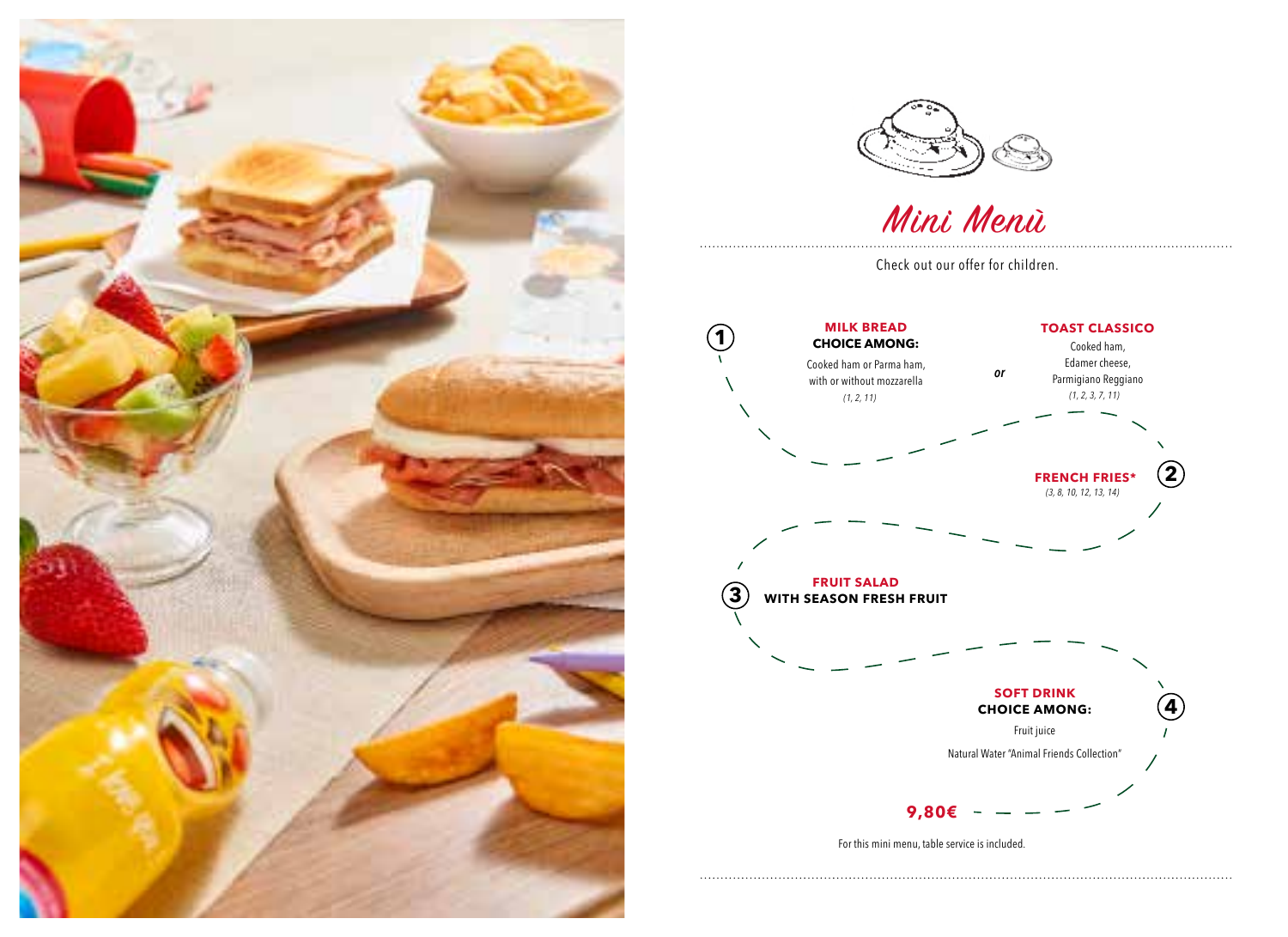

## **THE PANINO ITALIANO THEY AREN'T MADE SIMPLY WITH INGREDIENTS.**

Their creation includes Territory, Mastery and Creativity. These are the three valours of the Panino Italiano identified by the Academy of the Italian Panino.

For more than three years the Foundation has made its mission to focus on the promotion and appreciation for the uniqueness of the Italian Panino, in Italy and around the world. This is achieved by following certain values.

**Territory:** is the seasonal biodiversity of Italian products which become the ingredients between two slices of bread. **Mastery:** is the extraordinary Italian art of striving to achieve greatness, and of creating with ones hands.

**Creativity:** is the emotion that is expressed every time something new is achieved, combining flavors and colors, shapes and textures. On the basis of these values, the Academy of the Italian Panino certifies authentic Italian Panini around the world. These three are our own creations: **Milan 2015, Tra I Due** and **Siciliano.**

Download the app: Panino Italiano

Accademia<br>Fezeriaco<br>Italiano . . . . . . . . . . . . . . . . . .

Do you want to discover the other certified Panini? Find them all in the Panino Italiano app.

accademiapaninoitaliano.it